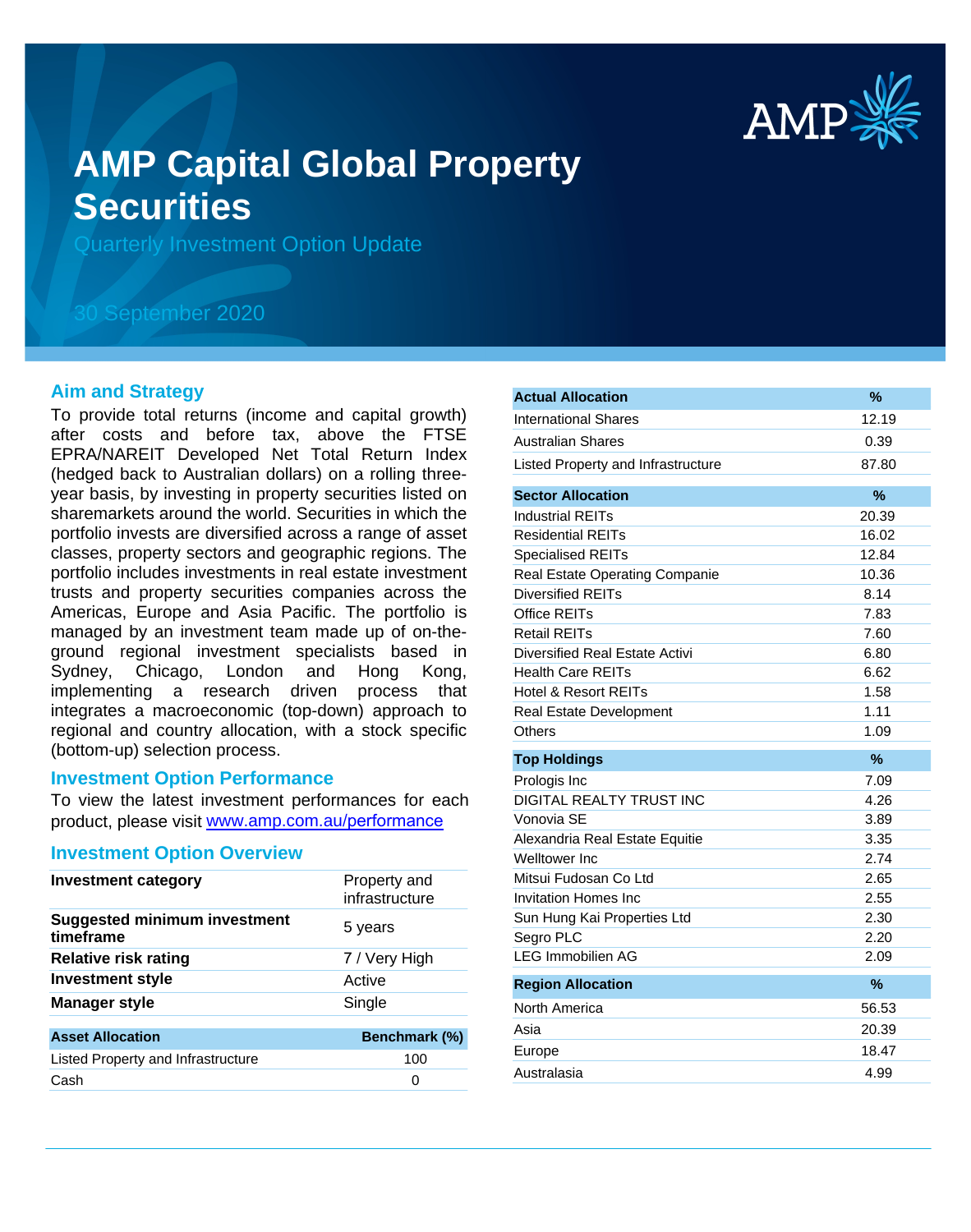### **Fund Performance**

The Fund produced a strong return for the September quarter and outperformed the benchmark over the period. Asset allocation was positive, though stock selection also positively contributed to the relative return. Our long-held underweight to retail was a main contributor to the outperformance, as stocks underperformed in the sector over the period, while an overweight to the industrial sector contributed positively. Stock selection was particularly strong in the Asia Pacific region, while still being positive in all other regions. At an individual stock level, an overweight position in Charter Hall Group was the largest positive contributor to relative performance, while our overweight position in UDR Inc was the biggest detractor over the period.

#### **Market Review**

Global listed real estate markets generally rose early in the period but gave back most of those gains in September. For the quarter, the FTSE EPRA/NAREIT Developed Net Index (Hedged AUD) returned 0.62%. The dominating influence remained the impacts of COVID-19, and investors were initially spurred as economies continued to reopen, news of potential vaccines increased, additional economic stimulus programmes were announced, and very low interest rates prevailed. However, this optimism waned as temporary government assistance programmes began to be wound down, increasing cases of COVID-19 in Europe led to further lockdowns being introduced, and political noise related to the US presidential election in November increased. US 10-year treasury yields were up 0.03% to 0.69% over the period.

#### **Outlook**

Global listed real estate markets will likely continue to be subject to near-term volatility, which is affecting all risk assets, due to the impact of extensive COVID-19 containment measures on economic activity globally. We have reduced risk in segments that are directly impacted, such as lodging, and we will continue to assess and actively manage these risks, as well as those in segments that are indirectly impacted as additional information becomes available.

When there is a fall in the risk-free rate because central banks around the world are loosening their monetary policy, investors often turn to listed real estate as a reliable alternative for yield and a defensive asset class. However, this has not occurred yet due to the challenges some segments of real estate face because they are usually places where people gather. We expect this to happen once the extensive containment measures have been relaxed and economic activity begins to recover. Opportunities to acquire individual companies at attractive valuation levels may arise as geopolitical developments lead to heightened volatility and diverging stock performance.

However, retail is expected to remain challenged and see further store closures, especially those in peripheral locations with commoditised market propositions. Growth in online shopping, connectivity and data usage are likely to provide opportunities in logistics and data centres through the business cycle.